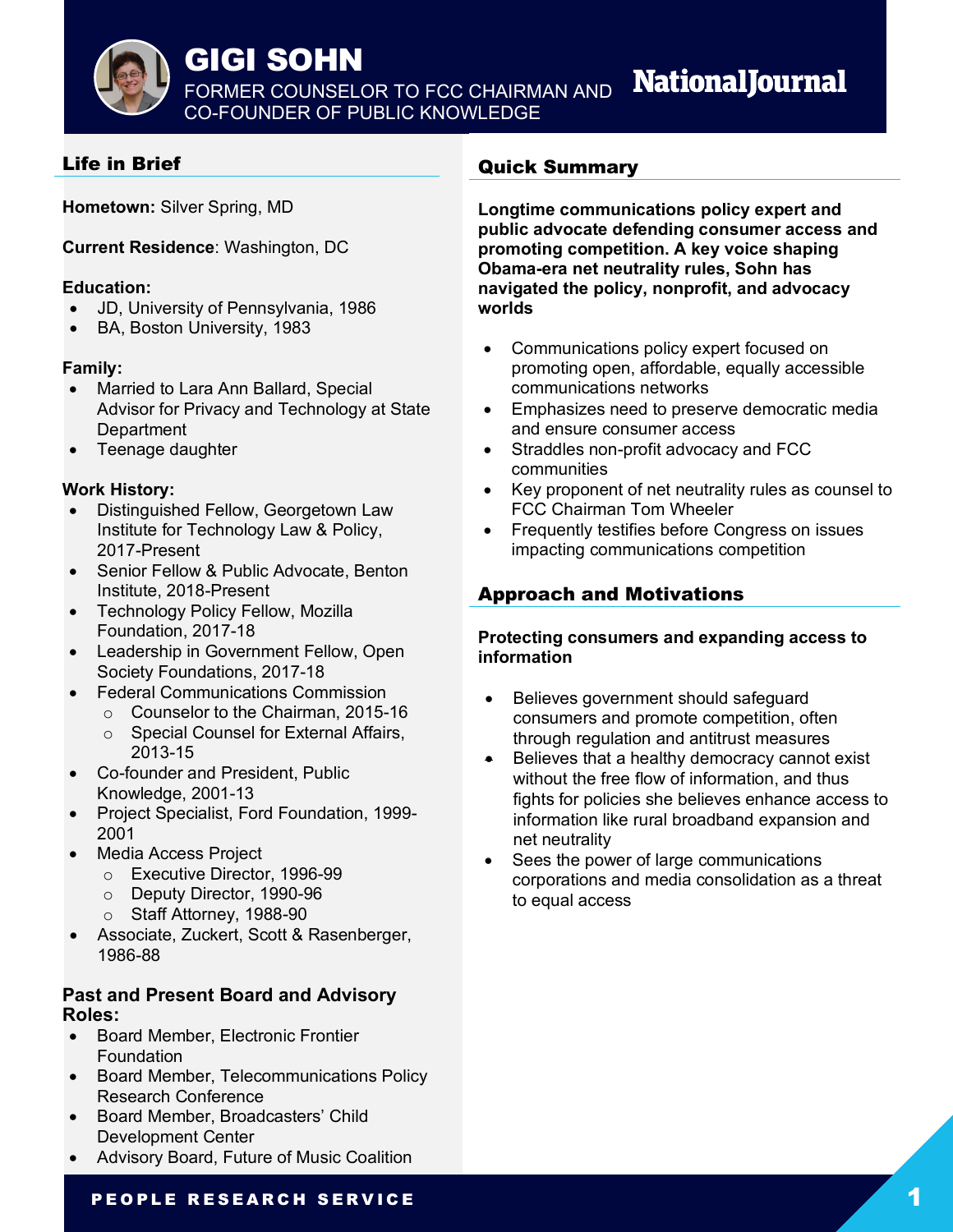## Policy Positions and Areas of Focus

**Champions consumer protection and equality**  s**in the digital and communications space**

#### **Staunch Supporter of Net Neutrality** *– Fierce advocate for a "free and open" internet*

- Influential role in FCC adoption of Obama-era net neutrality rules
- Believes net neutrality is necessary for FCC to protect consumers and promote competition
- Argues that repeal of net neutrality rules puts online innovation at risk; believes it has negatively impacted social justice and reduced access to isolated, vulnerable communities

#### **Consumer Privacy Protection** *– Advocate for online privacy laws*

- Criticized repeal of federal broadband privacy rules in 2016; encouraged states to pass own laws requiring broadband providers to protect consumer privacy
- Supports federal consumer privacy law that permits opting in and out of data collection so consumers have more control over their data

#### **Access to High Speed Internet** *– Pushes for equitable access to digital communications*

- Supports pre-empting state restrictions on community broadband and reinstatement of FCC authority over broadband
- Believes federal resources should be committed to fund broadband infrastructure in communities currently lacking

#### **Media Consolidation** *– Skeptical of large mergers for stifling competition*

• Criticized T-Mobile-Sprint merger because she believes it would result in reduced competition and higher prices for customers of prepaid service – who tend to be lower income and people of color

## Core Communities

**Connections to digital and communications policy circles in the private, public, and nonprofit industries**

#### **Digital Public Interest Community** *– Close with former colleagues from attorney-advocate career*

- Co-founded public interest intellectual property group Public Knowledge with Laurie Racine and David Bollier
- Served as executive director of the Media Access Project alongside its former SVP Andrew Schwartzman, who is a mentor
- Longtime colleague at Public Knowledge with current Legal Director, John Bergmayer

#### **FCC Alumni** *– Served as counsel to the FCC commissioner for three years*

- Worked with Karen Peltz Strauss, former FCC Deputy Bureau Chief and fellow Penn Law alumni
- Friend of former FCC Commissioner Mignon Clyburn; spoke at Clyburn's retirement
- Counsel and close confidante to former FCC Chairman Tom Wheeler
- Fellow at Benton Institute with Jonathan Sallet, former FCC General Counsel

#### **Telecom Industry** *– Good relationships with industry players who she often opposes on policy*

- Former president of National Cable and Telecommunication Association, Kyle McSlarrow, is a friend
- Kathy Brown, former SVP of Verizon, has expressed similar friendship despite being on the opposite side of net neutrality
- Serves on Electronic Frontier Foundation board with former VP and Deputy General Counsel of Verizon, Sarah Deutsch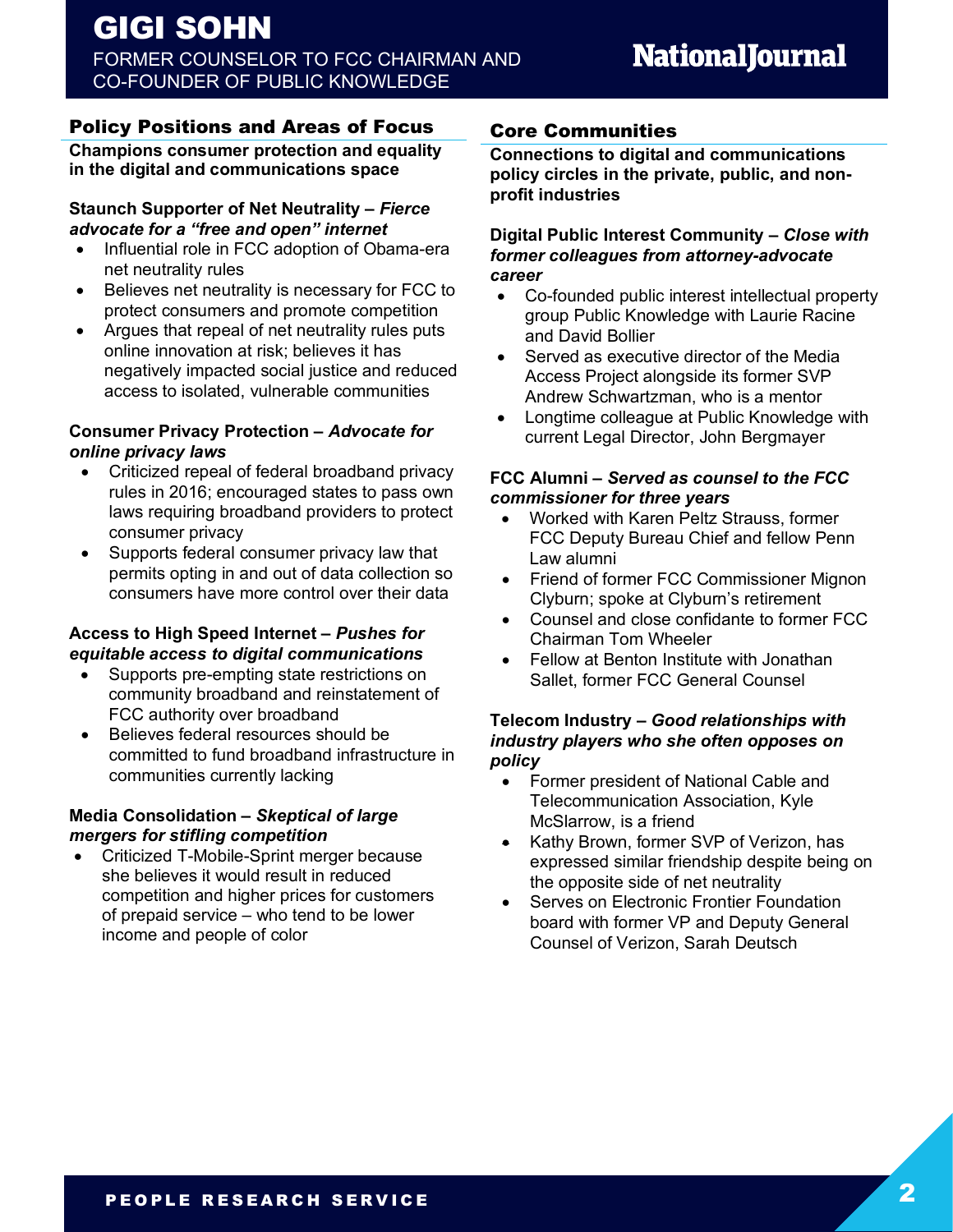## **Core Communities Cont.**

**Internet Pioneers** *– Several professional connections to internet innovators*

• Serves on Electronic Frontier Foundation board with Brian Behlendorf, co-founder of Apache Group; Brewster Kahle, co-founder of the Internet Archive; and John Gilmore, co-author of what eventually became Dynamic Host Configuration Protocol (DHCP)

## Selected Publications

**Focused on academic articles early in career; more recently focused on policy commentary** 

#### **Academic** *– Wrote about tech law and policy*

- "The Gore Commission Ten Years Later: Reimagining the Public Interest Standard in an Era of Spectrum Abundance," *CommLaw Conspectus: Journal of Communications Law and Technology Policy*, 2008
- "Don't Mess with Success: Government Technology Mandates and the Marketplace for Online Content", *Journal on Telecommunications and High Technology Law*, 2006

#### **Editorial** *– Comments on net neutrality and communications mergers*

- "Promises mean little for consumers in T-Mobile-Spring deal," *Wired*, May 2018
- "Breaking down the FCC's proposal to destroy net neutrality," *The Verge*, May 2017

## Financial Disclosures and Donations

**Infrequent donations to Democratic candidates running for federal office**

#### *Federal – Presidential, 2008-19*

- \$350 Kamala Harris For the People
- \$500 Warren for President (D-MA)
- $$250 Cory 2020 (D-NJ)$
- \$1,000 Hillary for America (D-NY)
- \$4,500 Obama for America (D-IL)

#### *Federal – Senate*

- \$1,000 Tammy Baldwin (D-WI)
- \$750 Al Franken (D-MN)
- $$1,000 Ed$  Markey (D-MA)

#### Media Appearances

**Appears across primarily online media and favors more policy-based interviews with technology publications**

#### **Beltway Outlets** *– Frequent guest discussing digital and communications policy issues*

- The Hill: Criticized Andrew Yang's proposal to treat data as personal property, October, 2019
- Rising with Krystal & Saagar: Discussed the need for a comprehensive federal consumer privacy law, October, 2019

#### **Tech Publications** *– Resource for tech stories about telecom mergers and net neutrality*

- The Verge: Interviewed for the Vergecast about the T-Mobile/Sprint merger and expressed skepticism about the prospect of increased competition, October 2019
- Vice Motherboard: Criticized the repeal of Obama-era net neutrality rules, January 2019

## Speaking Engagements

#### **Frequently discusses net neutrality and advocating for internet fairness and openness**

- Panelist at New America's INCOMPAS Policy Summit debating Sprint-T-Mobile merger, February 2019
- Delivered remarks at University of Pittsburgh Law School Symposium about net neutrality and the economic, regulatory, and information access impacts, February 2019
- Spoke at event hosted by Great Lakes Connect in Ohio about importance of FCC, September 2018
- Keynote speaker at  $17<sup>th</sup>$  Annual Oregon Connections Telecommunications Conference about the broadband ecosystem and cloud technology, October 2012